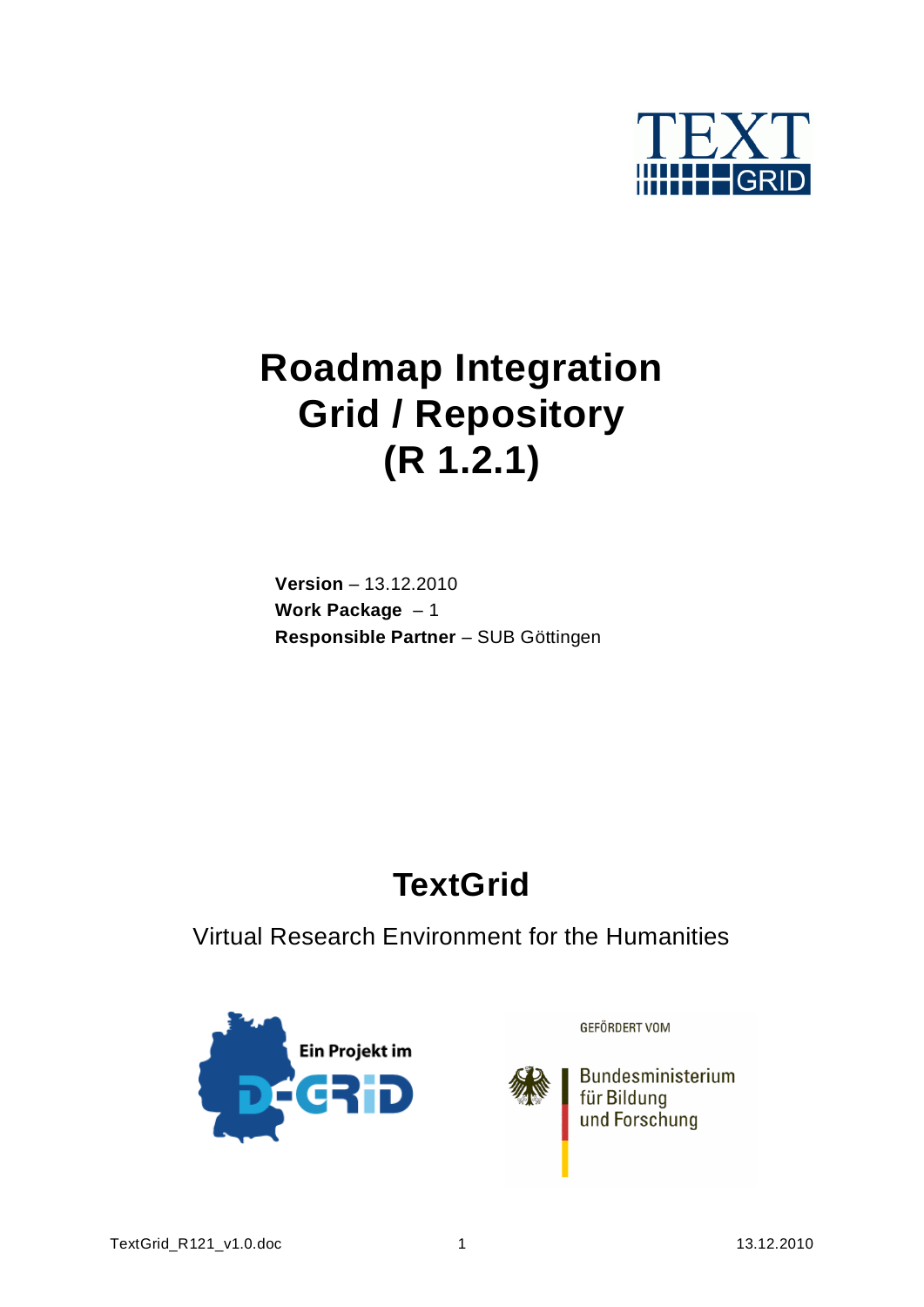**Project:** TextGrid – Virtual Research Environment for the Humanities **Funded by the German Federal Ministry of Education and Research (BMBF) by Agreement:** 01UG0901A **Project Duration:** June 2009 – May 2012

**Document Status:** Living Document **Distribution:** public **Authors:** Andreas Aschenbrenner (SUB)

Jörg-Holger Panzer (SUB) Wolfgang Pempe (SUB)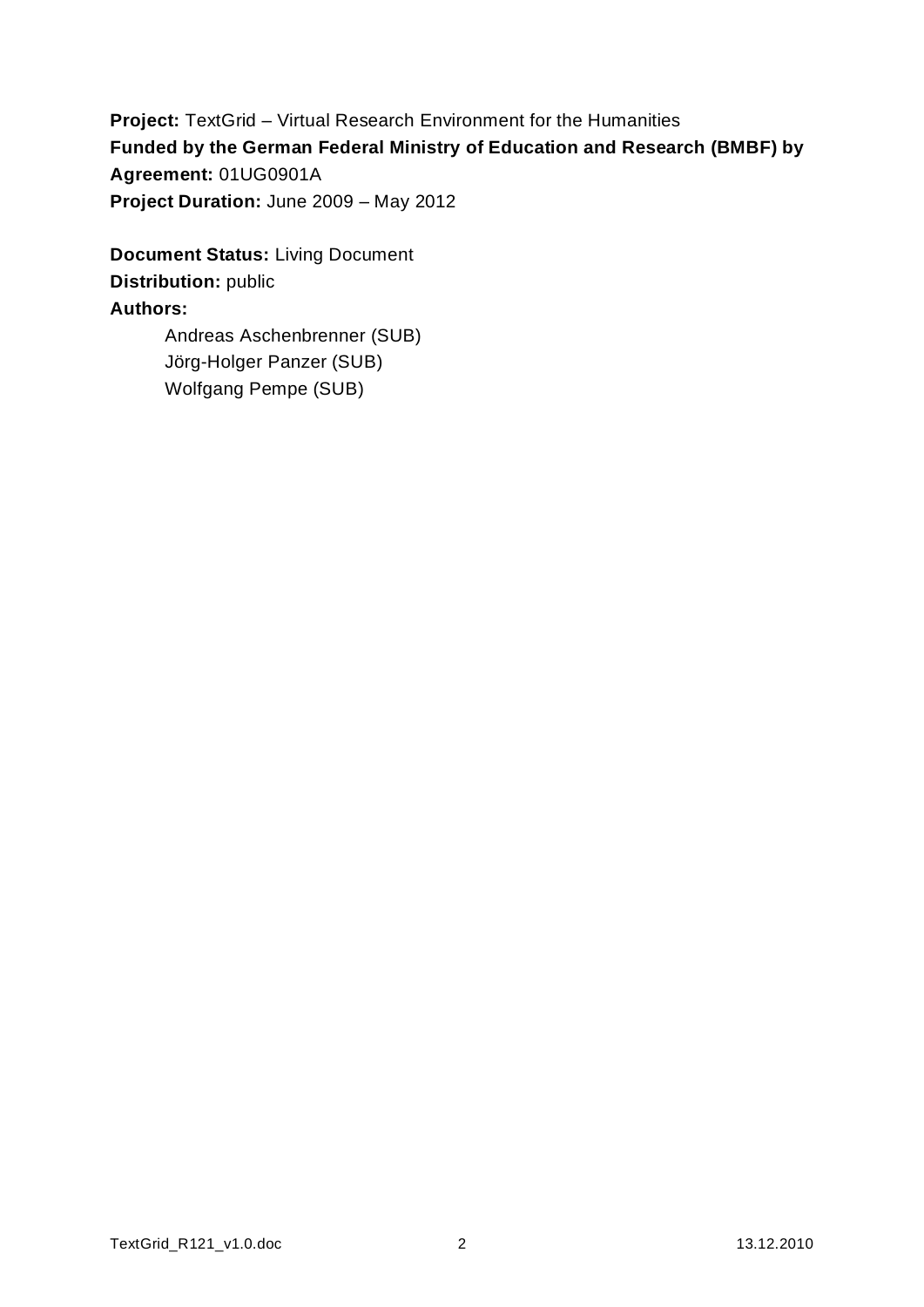### Table of Contents

| 1.     |                                                                      |  |
|--------|----------------------------------------------------------------------|--|
| 2.     |                                                                      |  |
| 2.1.   |                                                                      |  |
| 2.1.1. |                                                                      |  |
| 2.1.2. |                                                                      |  |
| 2.2.   |                                                                      |  |
| 2.3.   |                                                                      |  |
| 2.4.   |                                                                      |  |
| 2.5.   |                                                                      |  |
| 3.     | WissGrid and the Grid-Repository as Part of the LTP-Architecture for |  |
|        |                                                                      |  |
|        |                                                                      |  |
| 3.1.   |                                                                      |  |
| 3.2.   |                                                                      |  |
| 3.3.   |                                                                      |  |
| 3.3.1. |                                                                      |  |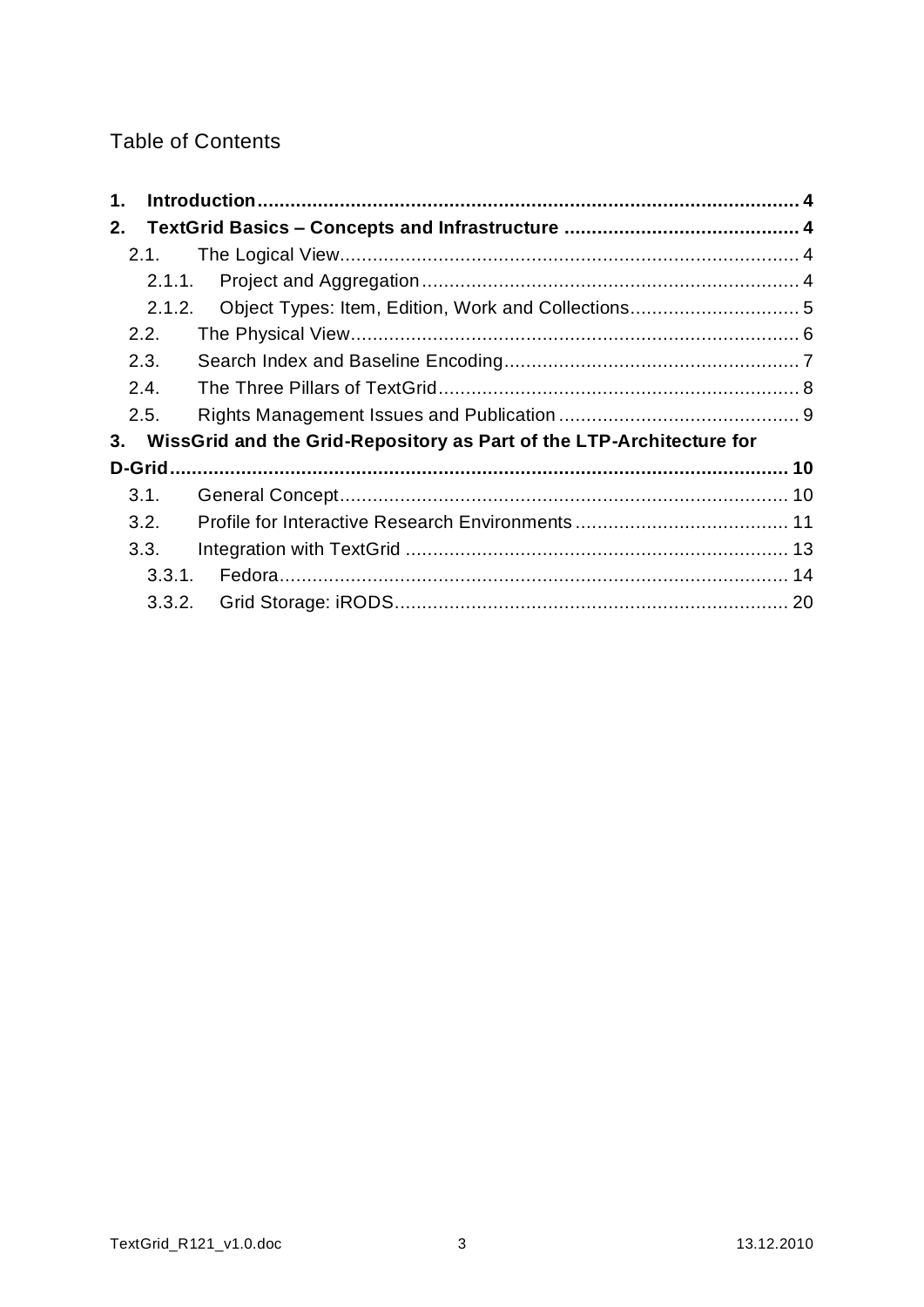# <span id="page-3-0"></span>1. Introduction

As one of the Community Grid projects of the first D-Grid call, TextGrid established a Virtual Research Environment for the Humanities in Germany. This VRE is part of a larger infrastructure enabling the collective utilisation and exchange of data, tools and methods – with a strong focus on text-oriented research. The central component of this infrastructure is a gridbased repository ensuring the sustainable availability of and access to research data, the socalled *TextGrid Repository*. This repository has proven itself as a stable and reliable storage device. While currently providing Bitstream Preservation on a very basic level, TextGrid aims for a repository solution that supports the curation and long-term preservation of research data. With the proposal for the second project phase (2009-2012), TextGrid committed itself to implement the long-term storage architecture to be developed by the WissGrid project, another D-Grid project bringing together the five academic communities of the first D-Grid call to develop generic solutions and blueprints for academic grid communities and users. This report gives an overview of the concepts and technical solutions developed by WissGrid – as far as TextGrid is concerned – and describes the technical context and measures for the implementation of these solutions with the TextGrid infrastructure. For a better understanding of the chosen implementation strategy we'll start with an overview of the basic concepts in TextGrid.

Since the interaction with WissGrid and the implementation of the WissGrid solutions is a highly dynamical process, this report is considered to be a **living document**, to be updated (more or less) regularly.

# <span id="page-3-1"></span>2. TextGrid Basics – Concepts and Infrastructure

## <span id="page-3-2"></span>2.1. The Logical View

### <span id="page-3-3"></span>2.1.1. Project and Aggregation

Starting the *TextGrid Lab*, the eclipse-based TextGrid client application, one of the first tools the TextGrid user is confronted with is the omnipresent *Navigator* (figure 1). Offering the same (and some additional) functionality as an ordinary file browser, this tool provides access to the objects in the grid.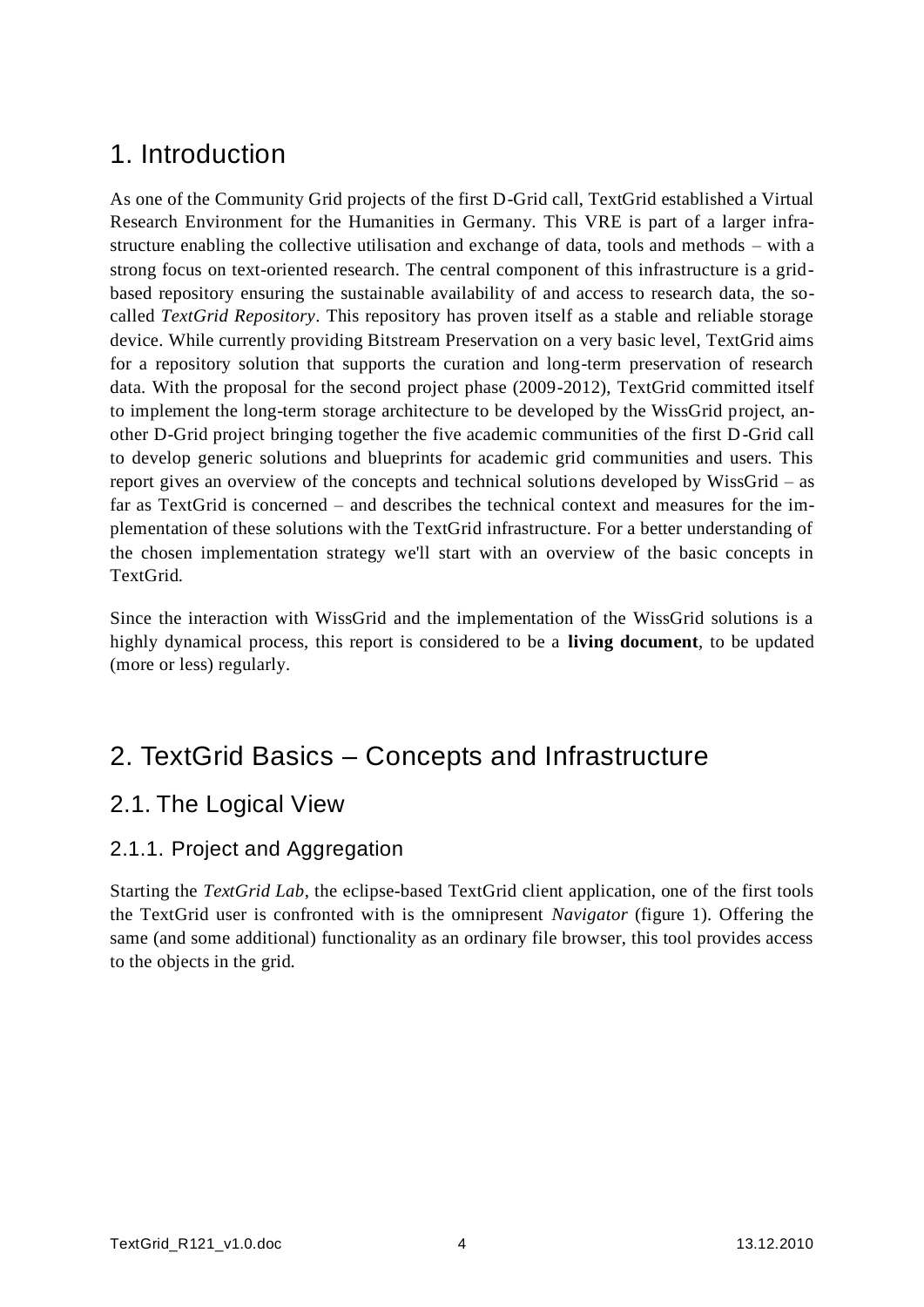

*Figure 1: The TextGrid Navigator*

The top-level elements of the hierarchical structure displayed by the Navigator are the socalled *Projects*. The *Project* serves as container for the (role-based) rights management – comparable with the *Bucket* in Amazon  $S3<sup>1</sup>$  or the *Context* in eSciDoc<sup>2</sup>. Any TextGrid object belongs to a project. TextGrid users can start a new project in order to create new or copy existing objects. The creator of a project can select other TextGrid users, associate them with the project and assign specific roles to them. A *Project* consists of an arbitrary number of objects (*Simple Object*) and *Aggregations*, (virtual) folders, that can contain objects and other *Aggregations* in turn. *Aggregations* are also objects, though specialised ones. Every object is coupled with a set of metadata.

### <span id="page-4-0"></span>2.1.2. Object Types: Item, Edition, Work and Collections

In order to avoid redundancy, misspellings etc. and to keep the management of bibliographic metadata straightforward and simple, bibliographic metadata is spread on three types of Objects: *Item, Edition* and *Work* – inspired by the FRBR model<sup>3</sup>. While – in terms of metadata – *Item* is the most generic object type that is not necessarily a bibliographic object in a narrower sense (could also be an aggregation), *Edition* and *Work* objects must conform to a specific metadata sub-schema. While *Edition* is modelled as an *Aggregation* (with a specific set of metadata), a *Work* object is modelled as an empty *Simple Object* with work-specific metadata. The connection between instances of these three object types is modelled via relations between *Item* and *Edition* (*aggregates*), and *Edition* and *Work* (*isEditionOf*), cf. figure 2:

 $\overline{a}$ 

<sup>&</sup>lt;sup>1</sup> http://docs.amazonwebservices.com/AmazonS3/latest/dev/index.html?UsingAuthAccess.html

<sup>&</sup>lt;sup>2</sup> https://www.escidoc.org/JSPWiki/en/ContentModel

<sup>&</sup>lt;sup>3</sup> http://www.ifla.org/en/publications/functional-requirements-for-bibliographic-records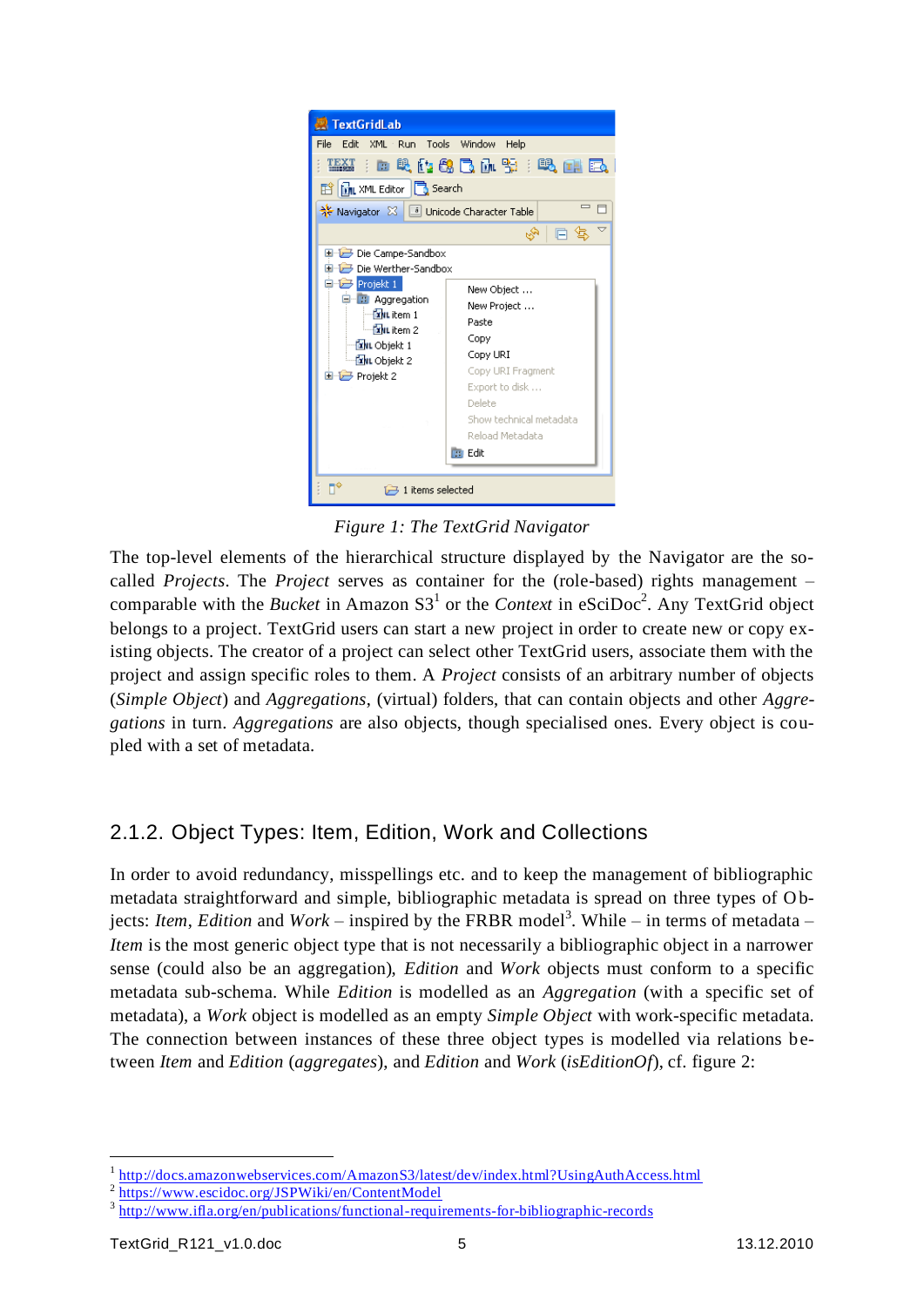

Work  $\leftarrow$  is Edition Of Edition  $\leftarrow$  aggregates Item 30

#### *Figure 2: Bibliographic Hierarchy.*

Besides *Item, Edition* and *Work*, the TextGrid metadata schema<sup>4</sup> provides for a fourth object type, the *Collection*. Not unlike the *Edition* object, a *Collection* is also modelled as an *Aggregation*, but with a more generic, non-bibliographic metadata set. For instance, a *Collection* can be used to aggregate non-bibliographic objects (or mash up bibliographic and nonbibliographic *Items*) and assign them to a common temporal or spatial scope – or even provide a description for this selection.

# <span id="page-5-0"></span>2.2. The Physical View

The world is flat. Ever was. The same goes for TextGrid. Hierarchies are only built by the application logic of the upper levels of the TextGrid infrastructure, primarily by the *TextGrid Lab*:

- The *Projects* are modelled according to information extracted from the rights management system (OpenRBAC / LDAP)
- *Aggregation Objects* (generic ones as well as *Editions* and *Collections*) have no content except a list of URIs of the "contained" objects

Out of this information the Navigator builds its tree view.

Physically, on (grid) file system level, TextGrid objects consist of file pairs (tuples), one file for the metadata and one for the object itself (resp. the content), such as:

```
textgrid:1234ab.1.meta
textgrid:1234ab.1
```
This brings us to the identifiers used in TextGrid. TextGrid-URIs are NOIDs<sup>5</sup> with a textgrid: prefix and an ascending numerical suffix indicating the revision number. A TextGrid object is identified and referenced (metadata and elsewhere) by its URI e.g. – to stick with the example: textgrid:1234ab.1 for the first, textgrid:1234ab.2 for the second revision and so on. Per default, the *Navigator* displays only the latest revision of an object. The latest revision of an object can also be referenced by a logical URI without suffix: If textgrid:1234ab.2 the newest/latest revision of an object, calling or referencing textgrid:1234ab will produce the same physical object. This concept is similar to the eSci-

<sup>&</sup>lt;sup>4</sup> http://www.textgrid.info/schemas/textgrid-metadata\_2010.xsd

<sup>&</sup>lt;sup>5</sup> https://confluence.ucop.edu/display/Curation/NOID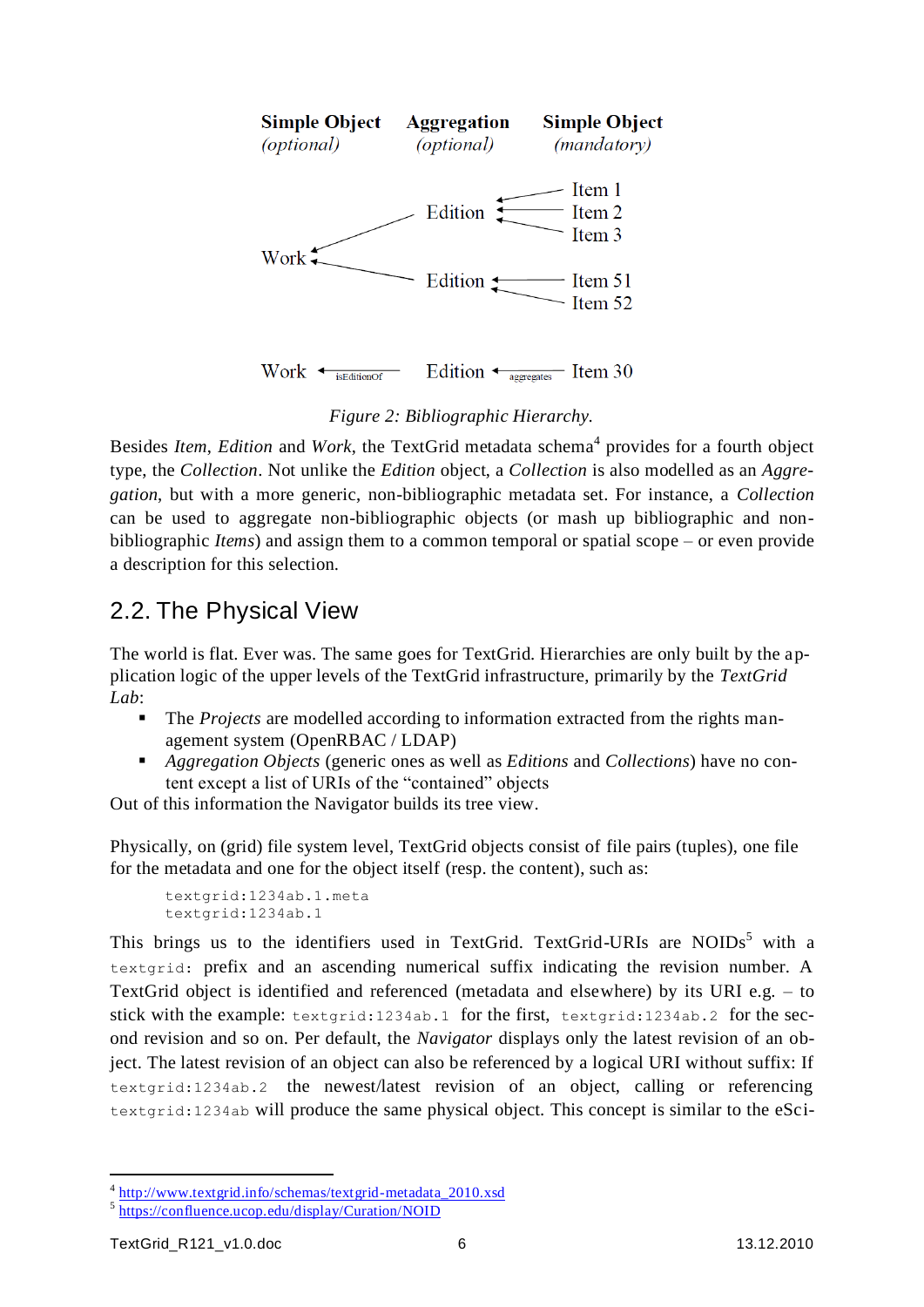Doc solution<sup>6</sup> – except the underlying terminology (TextGrid: *Revision*, eSciDoc: *Version*) and the fact that creating a new revision in TextGrid is a deliberate action to be performed by the user while in eSciDoc versions are generated automatically with every update of an object.

A possible use case for using logical URIs is to use them as references in a *Collection Object*, so that this *Collection* contains always the latest version of the respective objects. As every *Aggregation*, the content of a *Collection Object* consists only of a list of the URIs of the contained objects – formatted in RDF as a very simple Resource Map according to the OAI-ORE specification<sup>7</sup>:

```
<rdf:RDF xmlns:ore="http://www.openarchives.org/ore/terms/" 
     xmlns:rdf="http://www.w3.org/1999/02/22-rdf-syntax-ns#">
   <rdf:Description xmlns:tei="http://www.tei-c.org/ns/1.0" 
          rdf:about="textgrid:26dt.1">
     <ore:aggregates>textgrid:21sn</ore:aggregates>
     <ore:aggregates>textgrid:21sp</ore:aggregates>
     <ore:aggregates>textgrid:21sq</ore:aggregates>
     <ore:aggregates>textgrid:21sr</ore:aggregates>
     <ore:aggregates>textgrid:21ss</ore:aggregates>
     <ore:aggregates>textgrid:21st</ore:aggregates>
             ...
             ...
     <ore:aggregates>textgrid:21w4</ore:aggregates>
     <ore:aggregates>textgrid:21w5</ore:aggregates>
     <ore:aggregates>textgrid:21w6</ore:aggregates>
   </rdf:Description>
\langle/rdf:RDF>
```
### **'External' Objects**

There is also a mechanism to include objects in TextGrid that are stored or "hosted" outside the *TextGrid Rep*. It is possible to perform a metadata-only ingest with metadata provided by or harvested from other repositories. In such a case, TextGrid includes the URL of this object in the (TextGrid-)metadata and creates an otherwise empty object. In this way, TextGrid users are enabled to work with "external" objects for instance by embedding them in *Collections* or perform queries across the metadata of both "internal" and "external" objects.

| <b>Physical Type</b> | <b>Metadata Type</b>           |
|----------------------|--------------------------------|
| Aggregation          | Item<br>Edition<br>Collection  |
| (Simple) Object      | Item                           |
|                      | Work<br>Item (External Object) |

# <span id="page-6-0"></span>2.3. Search Index and Baseline Encoding

Since performing queries directly on data stored in a potentially distributed and replicated grid environment is neither quick nor straightforward, all relevant information is gathered in a search index consisting of an XML database (metadata, aggregation content, XML-encoded

 <sup>6</sup> https://www.escidoc.org/media/docs/ges-versioning-article.pdf

<sup>7</sup> <http://www.openarchives.org/ore/>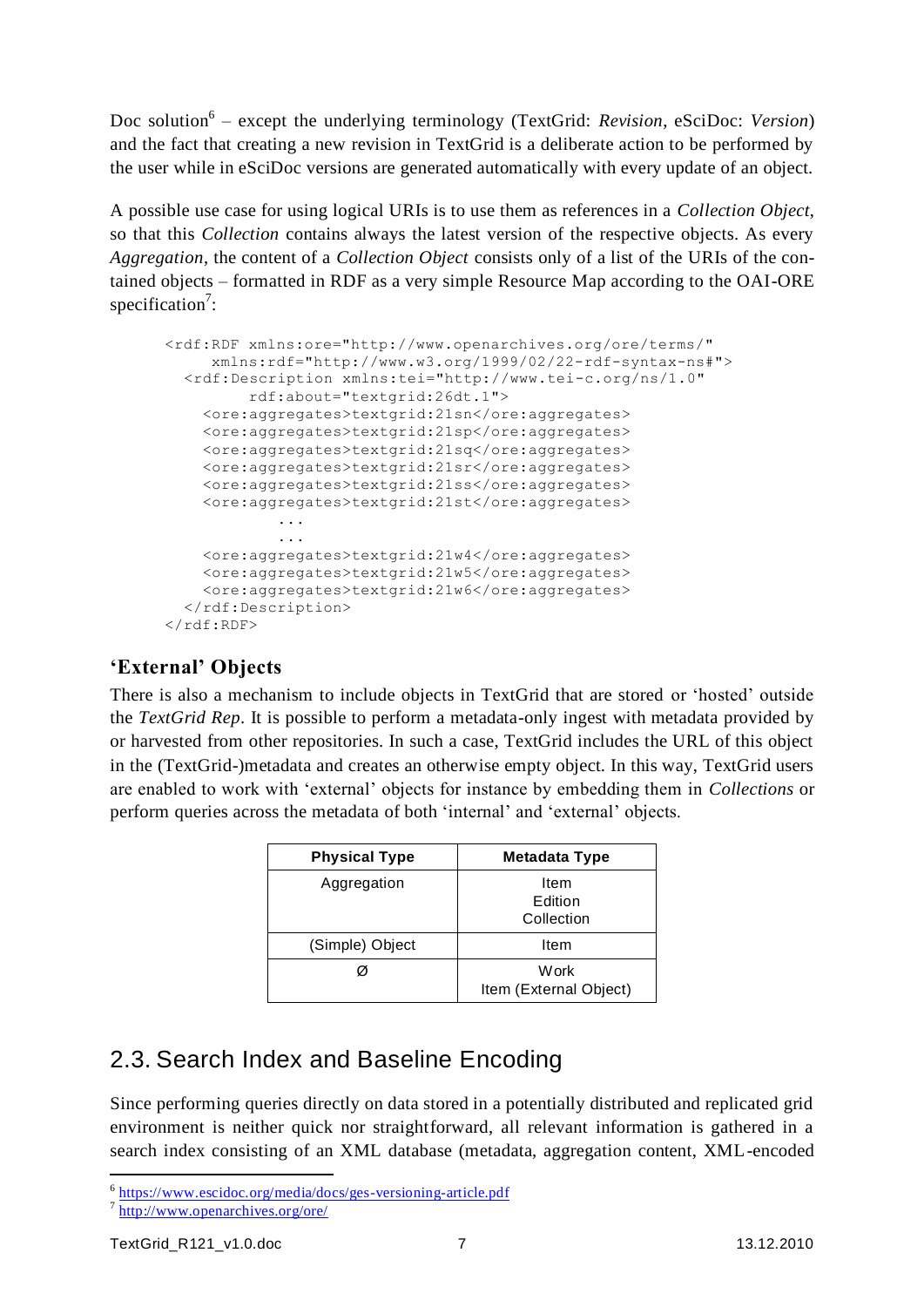object content) and an RDF triple store. The latter one is fed with relations such as *isDerived-From*, *isAlternativeFormatOf*, *hasSchema*, *aggregates*, or *hasAdaptor*. The latter one needs some explanation: To enable structured search and processing capabilities across XML data in the TextGrid Repository, TextGrid developed the so-called Baseline Encoding, a text typespecific encoding which is based on the TEI P5 standard<sup>8</sup>. The transformation of projectspecific XML into baseline-XML is performed by a so-called *Adaptor* (i.e. an XSLT stylesheet) with every write and update operations on an object with XML content – provided the *hasAdaptor* relation is set. The baseline instance of an object is kept only in the search index, not in the grid.

# <span id="page-7-0"></span>2.4. The Three Pillars of TextGrid

The main constituents of the TextGrid middleware are the three utilities TG-auth\*, TG-search and TG-crud (figure 3) – implemented as web services.





**TG-auth\*** covers two aspects. With "N" replacing the asterisk, it provides for autheNtication of users in the TextGrid environment. With "Z", it serves as an authoriZation engine. As already mentioned, for authorization, TextGrid uses a role-based access control solution called OpenRBAC<sup>9</sup> where permissions are stored in an LDAP database. With logging in to TextGrid, a session id is generated, which is passed around between the utilities and services, to be used to check permissions with TG-auth\*.

**TG-search** provides several interfaces for text retrieval and metadata search. The capabilities of searching across XML data and the semantic (RDF) index are explained in the section before.

**TG-crud** is a web service to **c**reate, **r**etrieve, **u**pdate and **d**elete TextGrid objects. It is the interface to storing information to the grid environment, the search indices (see above) and the role based access control system (RBAC) using TG-auth\*. TG-crud also checks access permissions and ensures that the TextGrid repository stays consistent. Furthermore, it uses the

<sup>8</sup> <http://www.textgrid.de/fileadmin/TextGrid/reports/baseline-all-en.pdf>

<sup>&</sup>lt;sup>9</sup> [http://www.openrbac.de/en\\_startup.xml](http://www.openrbac.de/en_startup.xml)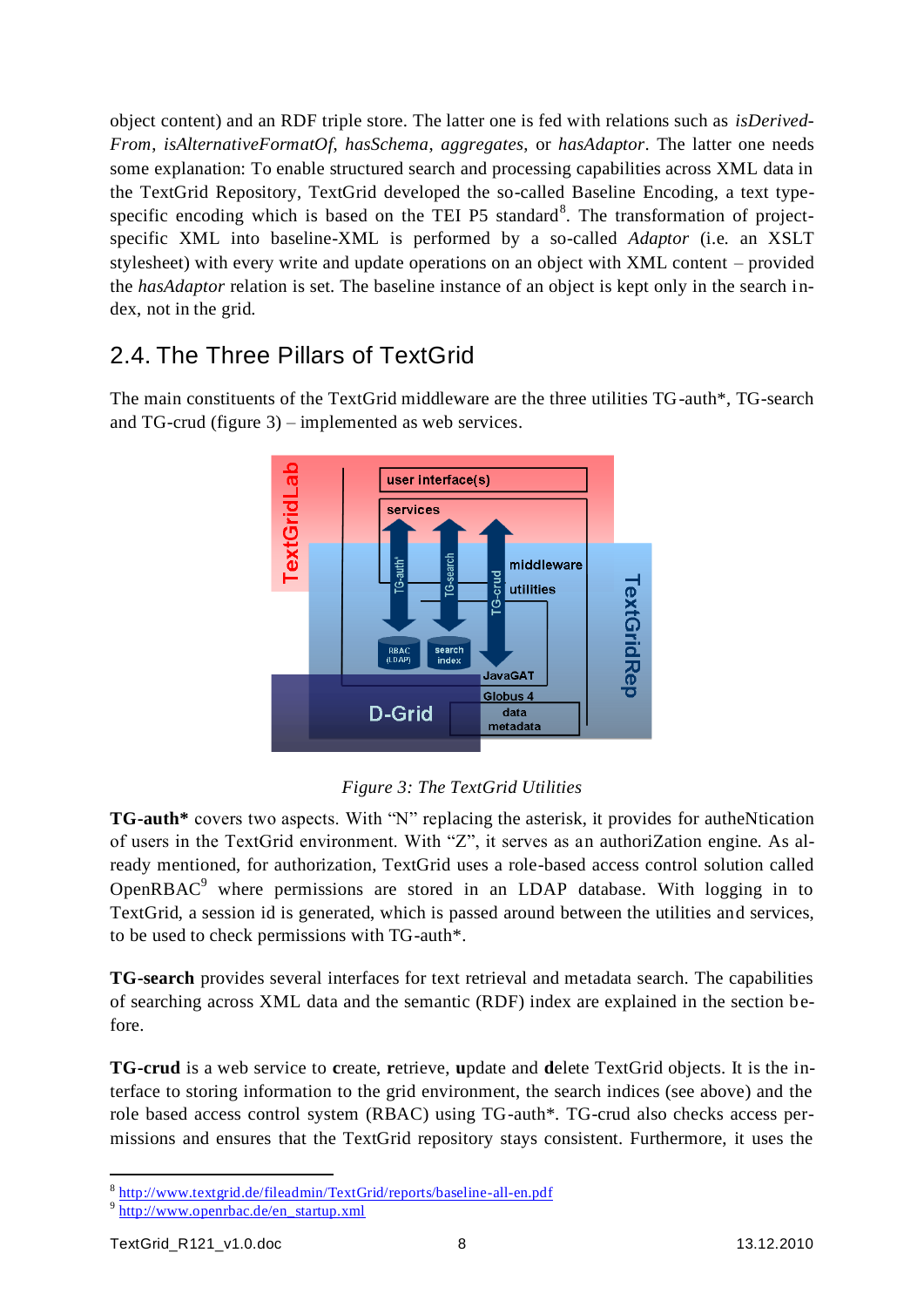Adaptor Manager to convert XML documents into the TextGrid baseline encoding, which also are stored in the XML database for efficient structural search. Additionally, the Adaptor Manager is responsible for extracting relation information from metadata, TEI files and the generated baseline-encoded files (such as contained links to other TextGrid objects and XML schema references) and storing them to the RDF triple store. As may be easily comprehensible, TG-crud bundles most of the application logic of TextGrid and its middleware.

A detailed description of these utilities is given in Report  $3.5^{10}$  (first project phase).

## <span id="page-8-0"></span>2.5. Rights Management Issues and Publication

The role-based rights management and the user's ability to invite others to join her *Project* according to pre- or individually defined roles is one of the greatest strengths (i.e. enabling collaboration) of TextGrid – but is also the source of some sophisticated application logic slowing down things slightly. TG-search, for instance, has to ask for every match of a user's query whether this user is allowed to "find" this object. For this (and other) reasons, there"s another, freely accessible search index where published objects are fed in. Since published objects are "frozen". Accordingly, the now immutable object is being moved from the dynamic (frequent I/O operations) to a static grid storage instance. Being published, an object is associated with a persistent identifier (Handle<sup>11</sup>), and its metadata and format is being validated. Furthermore, this object must be part of an *Edition* or *Collection* to assure a certain quality level of the metadata.



*Figure 4: TextGrid infrastructure and publishing workflow*

<sup>&</sup>lt;sup>10</sup> [http://www.textgrid.de/fileadmin/TextGrid/reports/R3\\_5-manual-tools.pdf](http://www.textgrid.de/fileadmin/TextGrid/reports/R3_5-manual-tools.pdf)

 $11$  [http://www.handle.net](http://www.handle.net/)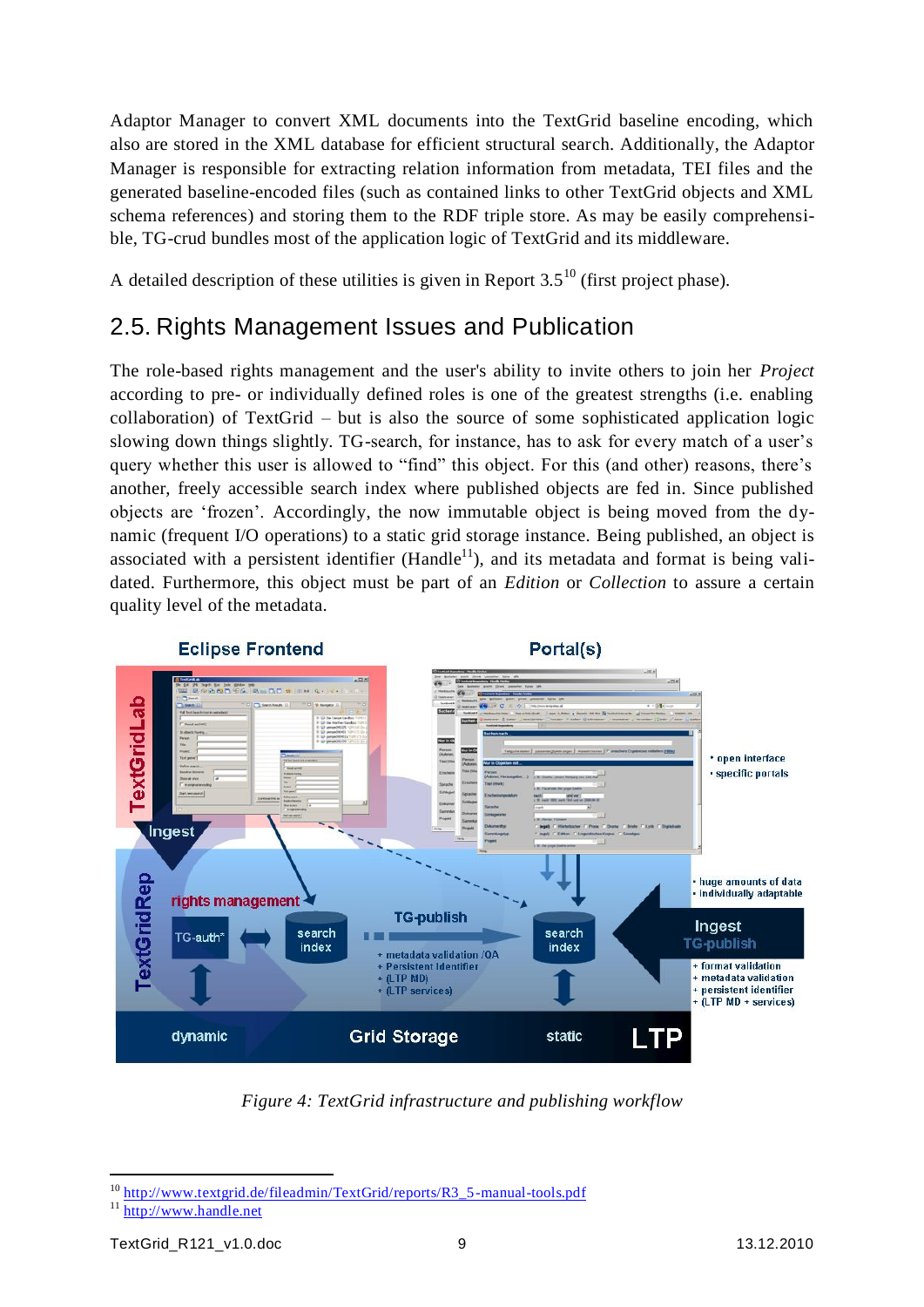# <span id="page-9-0"></span>3. WissGrid and the Grid-Repository as Part of the LTP-Architecture for D-Grid

# <span id="page-9-1"></span>3.1. General Concept

One of the main objectives of the WissGrid project is to develop a general concept for the long-term archiving of primary research data for grid communities. **WissGrid** works together with partners in **D-Grid** and in the digital preservation community to offer Bitstream Preservation on grid resources, and to support **user communities** in content preservation and data curation through tools and policy guidance (cf. Figure 5). Its architecture is designed to be open, such that services can accommodate existing data management environments and evolve over time.



*Figure 5: Data preservation in the (D-)Grid communities.<sup>12</sup>*

Concerning digital curation, WissGrid distinguishes three levels (see figures 5 and 6) well recognised in the preservation community and following the abstraction levels of digital objects suggested by Thibodeau<sup>13</sup>. These levels build upon each other and may influence and support each other. The technical and organisational methods mentioned in the following are exemplary, they may change depending on the context and evolve over time.

**Bitstream Preservation - the integrity of each bit:** Bitstream Preservation involves the technical and organisational infrastructure for monitoring the physical stability of data, and moving data to fresh and up-to-date carriers. Components of Bitstream Preservation include durability of the hardware carriers and readers; their replication and recurrent integrity checks. **Content Preservation - processable data units:** Citability and accessibility of data items goes beyond the mere availability of the item's bits and touches e.g. upon the software with which it was created and its format. Components of Content Preservation include persistent identification, technology watch, as well as preservation services such as format conversion, format validation, or emulation.

**Data Curation - transporting meaning:** Data Curation views the object in its intellectual context and over its whole life cycle. It aims to preserve the meaning of the digital object to foster comprehension and re-usability in the future when the original context (e.g. the creators, organisational environment) has disappeared. Components of Data Curation include data and metadata modelling, appraisal of the object's value, integration of the data item in usage environments, object versioning, access control, and others. Examples include the life cycle of

 <sup>12</sup> WissGrid Delivearbe 3.1 "Generische Langzeitarchivierungsarchitektur für D-Grid", figure 2, p. 8 [\(http://www.wissgrid.de/publikationen/deliverables/wp3/WissGrid-D3.1-LZA-Architektur-v1.1.pdf\)](http://www.wissgrid.de/publikationen/deliverables/wp3/WissGrid-D3.1-LZA-Architektur-v1.1.pdf) <sup>13</sup> Kenneth Thibodeau: Overview of Technological Approaches to Digital Preservation and Challenges in Coming Years. CLIR Report, 2002.<http://www.clir.org/pubs/reports/pub107/thibodeau.html>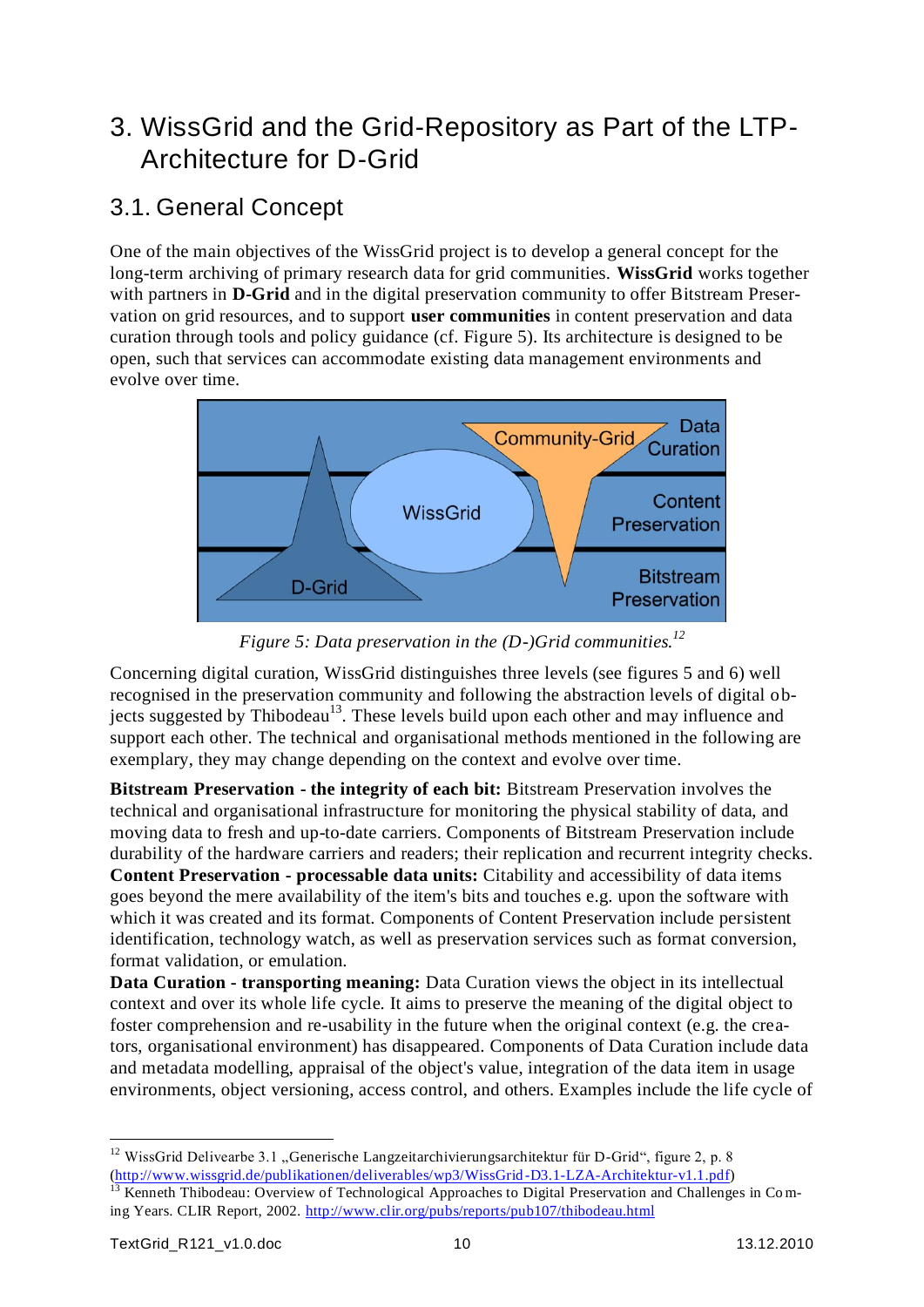instrumental data, as it is captured, cleaned, filtered, and processed iteratively; or the enrichment of ancient texts with dictionaries and other contextual data from their time of creation.



*Figure 6: Curation Levels and Preservation Services.<sup>14</sup>*

# <span id="page-10-0"></span>3.2. Profile for Interactive Research Environments

As part of its objective to support content preservation and data curation for research data, WissGrid analysed different integration patterns of e.g. grid technologies and preservation services. It also developed approaches for the integration of digital repositories into grid environments:

- A Repositories as data backends for grid processing
- B Data grids as repository storage for interactive research environments
- C Virtualisation of digital objects in federated repositories





<sup>&</sup>lt;sup>14</sup> WissGrid Deliverabe 3.5.2 "WissGrid-Spezifikation: Grid-Repository", figure 3, p. 13 [\(http://www.wissgrid.de/publikationen/deliverables/wp3/WissGrid-D3.5.2-grid-repository-spezifikation.pdf\)](http://www.wissgrid.de/publikationen/deliverables/wp3/WissGrid-D3.5.2-grid-repository-spezifikation.pdf) <sup>15</sup> Andreas Aschenbrenner, "Elements of a Curation Grid", Presentation at ISGC2010, [http://event.twgrid.org/isgc2010/slides/isgc2010-aaschen\\_CurationGrid.pdf](http://event.twgrid.org/isgc2010/slides/isgc2010-aaschen_CurationGrid.pdf) (slightly modified)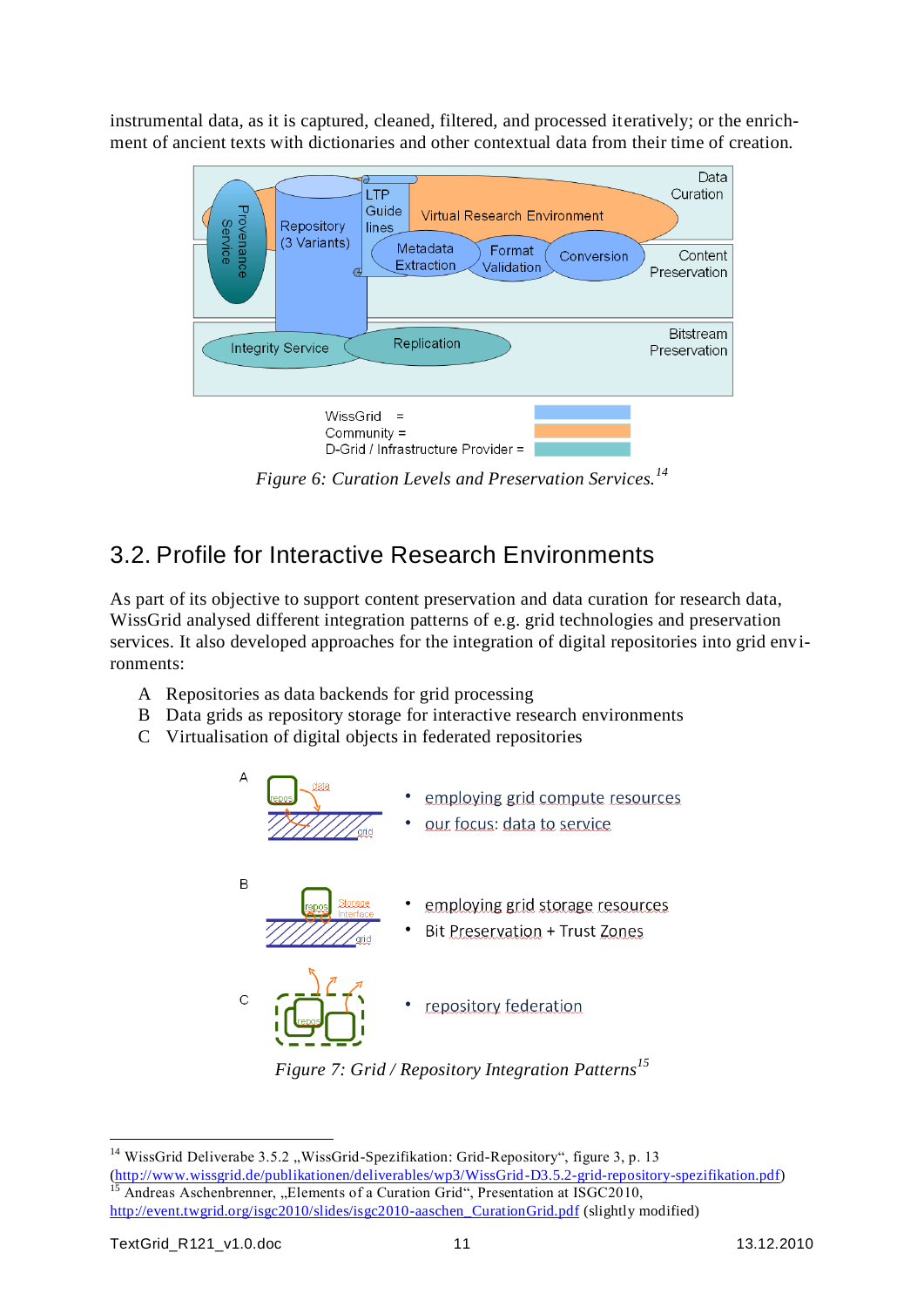The application profile 'B' was developed for community grids producing their data in virtual research environments, where users work collaboratively and usually web-based on the data, and want their data to be long-term and trustworthily archived and curated in the grid. This profile provides maximum support for individually adapted data and metadata models, and the modelling of research processes and data life-cycles.

#### **Specific requirements:**

- **Scalability** repository and preservation/curation services must be able to handle both huge amounts of small objects, for instance, in the case of TextGrid, the approx. 140.000 entries of the Campe dictionary<sup>16</sup> as XML (TEI) files, and (usually) smaller amounts of large files, e.g. scans. To avoid unnecessary delays with the transfer of large files, it would be useful to implement the preservation (or other) services as computing services on the respective (data) grid nodes.
- **Seamless integration in existing, mostly web-based research environments** to- $\bullet$ day, interactive and collaborative research environments usually make extensive use of HTTP-/REST-based technologies. In terms of user-orientation, these technologies must be integrated.
- **Flexible modelling of metadata and object models** users must be able to define  $\bullet$ specific metadata models and relations between objects. During the data / research life-cycle, those information may be enriched and steadily augmented (technical metadata, annotations, relations – Linked Data).

The development of web-based repositories with open and flexible (user) interfaces, supporting the handling of complex objects (like  $DSpace<sup>17</sup>$ , Fedora<sup>18</sup> or EPrints<sup>19</sup>) is driven forward by an active and international community in the context of the Open Repositories. Since the combination of web-based repositories with data grids is already well-tried (e.g. DSpace with SRB) and there are several projects and initiatives working on interfacing Fedora with  $iRODS<sup>20</sup>$ , WissGrid is aiming for this solution. Actually, an Akubra<sup>21</sup> module for  $iRODS$  was developed.

According to this profile, iRODS is used as storage infrastructure and Fedora as management layer for metadata and object models, providing several interfaces for HTTP-/REST-based access to the repository. This (front-end) architecture offers a broad range of possible community-specific extensions, for instance building upon frameworks like Muradora<sup>22</sup> or eSci- $Doc^{23}$ .

<sup>&</sup>lt;sup>16</sup> Wörterbuch der Deutschen Sprache. Veranstaltet und herausgegeben von Joachim Heinrich Campe (Braunschweig 1807-1813) – 6 Volumes.

<sup>&</sup>lt;sup>17</sup> [http://www.dspace.org](http://www.dspace.org/)

<sup>18</sup> http://fed<u>ora-commons.org</u>

<sup>19</sup> [http://www.eprints.org](http://www.eprints.org/)

<sup>20</sup> [http://www.irods.org](http://www.irods.org/)

<sup>21</sup> <https://wiki.duraspace.org/display/AKUBRA/Akubra+Project>

<sup>22</sup> [http://www.muradora.org](http://www.muradora.org/)

<sup>23</sup> <http://www.escidoc.org/>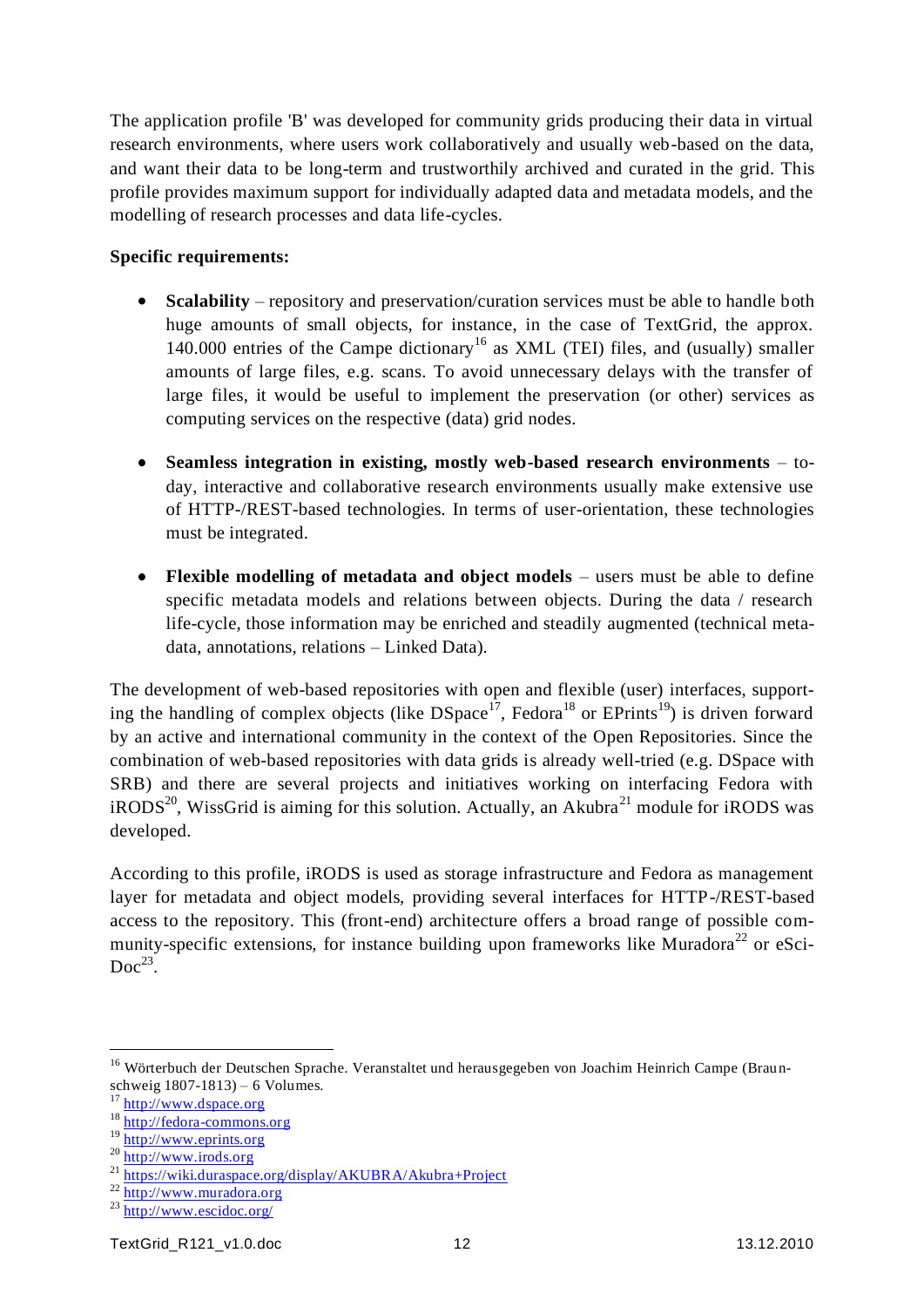For more information see the WissGrid deliverables available at [http://www.wissgrid.de/publikationen/deliverables/wp3.html.](http://www.wissgrid.de/publikationen/deliverables/wp3.html)



*Figure 8: Grid-based Research Data Repository<sup>24</sup>*

# <span id="page-12-0"></span>3.3. Integration with TextGrid

The reconfiguration of the repository infrastructure has to take care that the logical view on TextGrid and the object model as described above (section 2) remains the same and that the interoperability between the TextGrid Lab and the TextGrid is upheld. The utilities (TGauth\*, TG-crud, TG-search) should at least remain as interfaces. For reasons to be explained later, the only utility suitable to be re-implemented by means of Fedora is TG-crud.

Since the Fedora repository is considered as front-end to the iRODS data grid while WissGrid provides the connectivity layer between both components, TextGrid in the first place has to care for the migration of its middleware to a more or less Fedora-based architecture. The only exception where TextGrid has to talk directly with the iRODS back-end is the bulk ingest.

As currently (autumn 2010) the focus of TextGrid is on stabilising the infrastructure for going productive in spring 2011 (TextGrid v1.0), and there is still some technical work to be done in WissGrid, the following sections present only some basic considerations and more or less preliminary sketches. They will become more detailed with further revisions of this report.

  $24$  Andreas Aschenbrenner, "Elements of a Curation Grid", Presentation at ISGC2010, [http://event.twgrid.org/isgc2010/slides/isgc2010-aaschen\\_CurationGrid.pdf](http://event.twgrid.org/isgc2010/slides/isgc2010-aaschen_CurationGrid.pdf)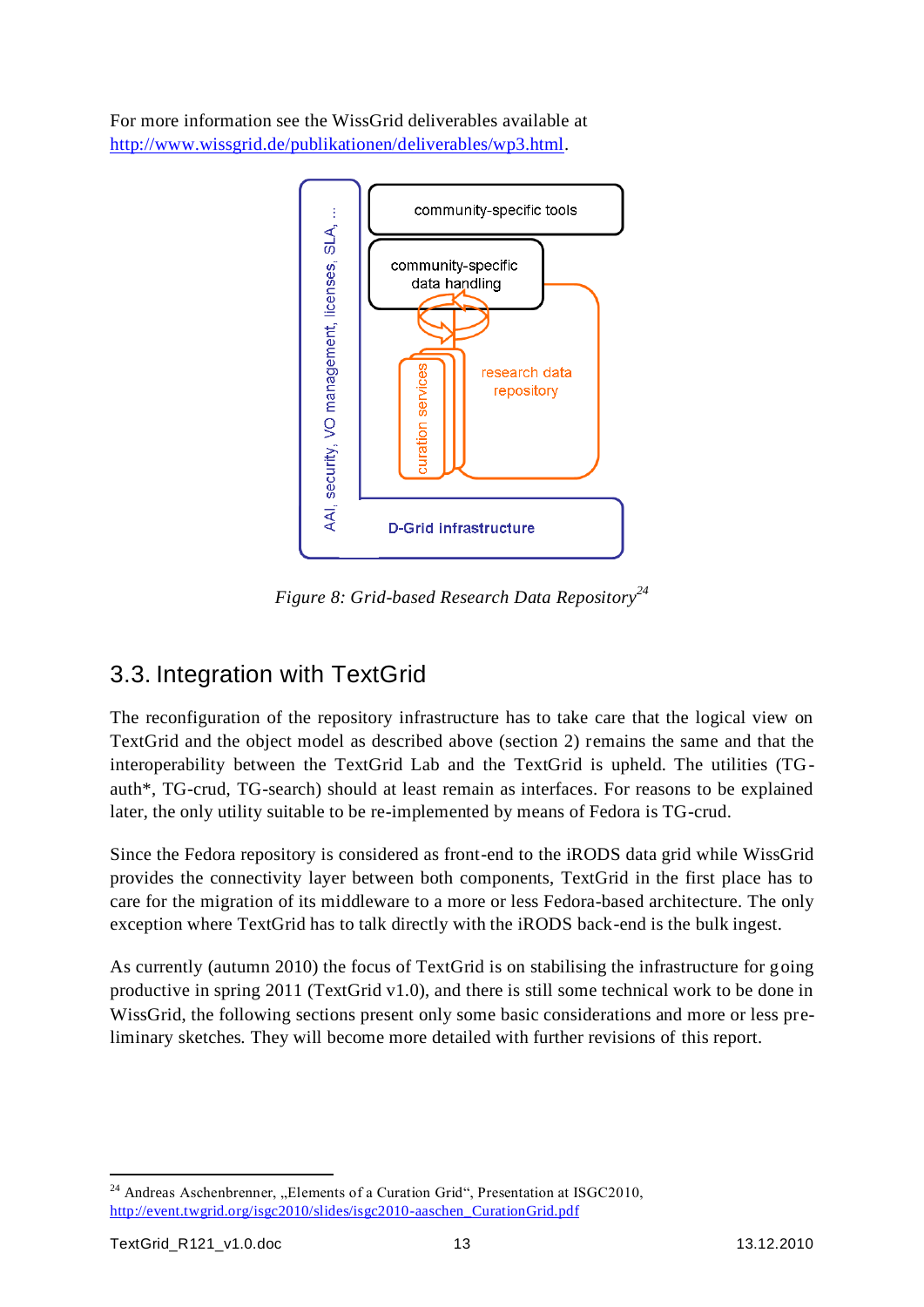

*Figure 9: Migration to Fedora*

#### <span id="page-13-0"></span>3.3.1. Fedora

The first practical steps in this direction have already been taken together with TEXTvre, a sister project of TextGrid that is considered to "embed the VRE within the day-to-day research practices at the institution [i.e. King's College], and [...] integrate it fully with institutional repository and data management infrastructures<sup> $25$ </sup> – where these infrastructures are Fedora-based. For this reason, in early 2010 both projects developed a first solution for the integration of a Fedora repository with the TextGrid infrastructure. Not being a particularly deep one, this solution (already in use at King"s College London) can be used as starting point for further developments: Instead of writing to the Grid via JavaGAT, the TEXTvre instance (cf. figure 10) makes use of the Fedora API-M. The next step will be to implement the TextGrid object model(s) by means of the Fedora Digital Object Model and the underlying Content Model Architecture<sup>26</sup>.



*Figure 10: TextGrid and TEXTvre*

<sup>25</sup> [http://textvre.cerch.kcl.ac.uk](http://textvre.cerch.kcl.ac.uk/)

<sup>26</sup> <https://wiki.duraspace.org/display/FCR30/Content+Model+Architecture>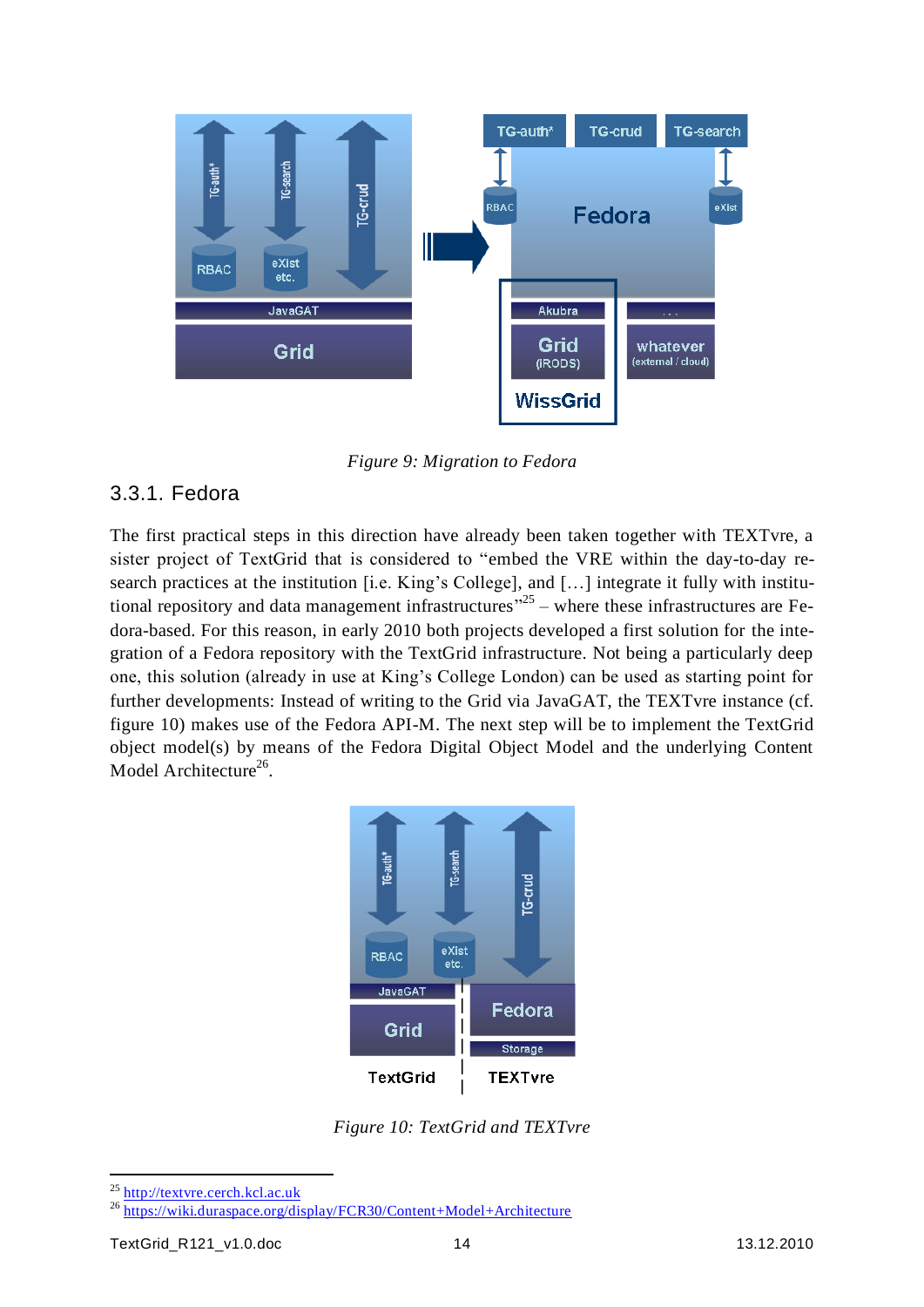### **Object Modelling**

Since the logical object, respectively the logical view on TextGrid objects (see section [2.1](#page-3-2) above), is mostly modelled by the TextGrid Lab, the modelling in Fedora has to consider primarily the physical objects (cf. section [2.2\)](#page-5-0):

| <b>Physical Type</b> | <b>Metadata Type</b>           |
|----------------------|--------------------------------|
| Aggregation          | Item<br>Edition<br>Collection  |
| (Simple) Object      | Item                           |
|                      | Work<br>Item (External Object) |

Modelling objects with Fedora means thinking in Datastreams. Fedora is a file-based data management system implementing and managing compound objects as Fedora Digital Objects (FDO). The structure of a FDO outlines as follows:

- **Digital Object Identifier** a persistent, *repository-internal* identifier (PID) for the object, not to be confused with global referencing systems like Handle, URN, DOI etc. Since the NOID service deployed in TextGrid to generate TextGrid URIs (see above) can also be set up as a name resolver, the TextGrid middleware should be able to handle both types of identifiers (need to be verified, though).
- **System Properties** (Object State, the Content Model it subscribes, and other properties that are necessary to manage and track the object in the repository), and
- several **Datastreams**

Each object contains up to four reserved and an arbitrary number of user-defined Datastreams (cf. figure 11):

- RELS-EXT describes relationships to other FDOs
- RELS-INT Internal relationships from digital object Datastreams (optional)
- $\blacksquare$  DC (Dublin Core) metadata about the object
- AUDIT (Audit Trail) records all changes made to the object (system-generated)
- N Datastreams the actual content items. For the different types of these Datastreams as *Internal XML Content*, *Managed Content*, *Externally Referenced Content*, and *Redirect Referenced Content* see the official Fedora documentation<sup>27</sup>. If not otherwise mentioned, we usually refer to *Managed Content*: "The content is stored in the repository and the digital object XML maintains an internal identifier that can be used to retrieve the content from storage"<sup>28</sup>.

 $\overline{a}$ 

<sup>&</sup>lt;sup>27</sup> [https://wiki.duraspace.org/display/FCR30/Fedora+Digital+Object+Model#FedoraDigitalObjectModel-](https://wiki.duraspace.org/display/FCR30/Fedora+Digital+Object+Model#FedoraDigitalObjectModel-Datastreams)[Datastreams](https://wiki.duraspace.org/display/FCR30/Fedora+Digital+Object+Model#FedoraDigitalObjectModel-Datastreams)

 $\overline{^{28}}$  ibid.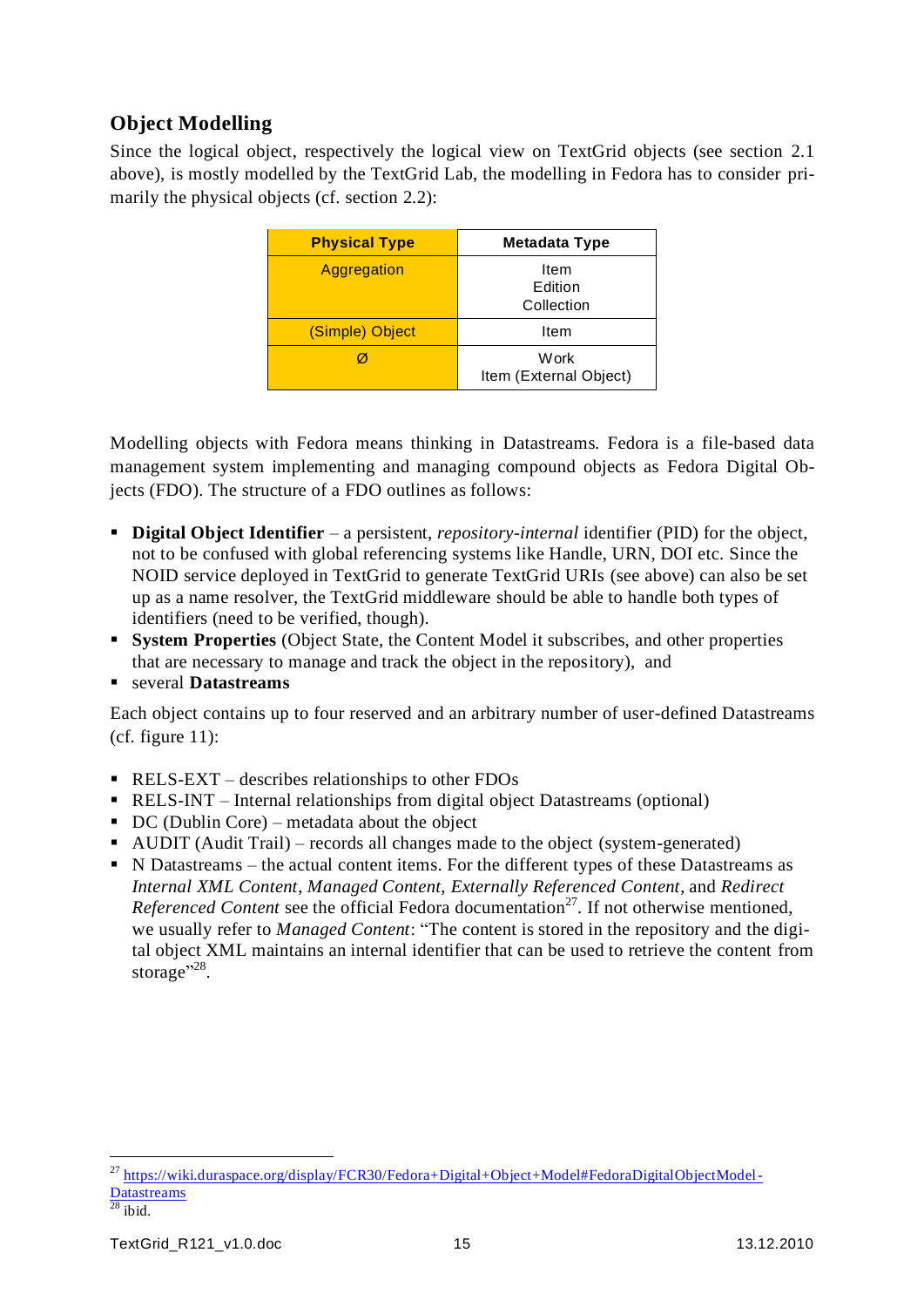

*Figure 11: The Fedora Digital Object Model<sup>29</sup>*

All this information constituting a FDO is kept in an XML document (FOXML) that is physically stored together with the related Datastreams (versions) in an iRODS data grid instance, approximately as:

```
/objectStore/FOXML
               ...
/datastreamStore/object-id/DS1/DS1.0
                                   DS1.1
                                  ...
```
The relations specified in the RELS-Datastreams are automatically indexed and stored in a triplestore<sup>30</sup> (Mulgara per default) – quite the same as in the current implementation of the TextGrid middleware (cf. section [2.3\)](#page-6-0).

Furthermore, Fedora allows for the definition of so-called Content Model Objects, specifying characteristics (structural, behavioral and semantic information) for the definition of "classes" of  $FDOs<sup>31</sup>$ .

Given these instruments, the modelling of TextGrid objects in Fedora is supported in many ways. According to the (physical) object types in TextGrid, three (single-object) Content Models have to be specified. Without going into details (which is subject to future revisions of this report) we only will have a look at the arrangement of Datastreams (DS).

 $\overline{a}$ 

<sup>29</sup> <https://wiki.duraspace.org/display/FCR30/Fedora+Digital+Object+Model>

<sup>30</sup> <https://wiki.duraspace.org/display/FCR30/Digital+Object+Relationships>

<sup>31</sup> <https://wiki.duraspace.org/display/FCR30/Content+Model+Architecture>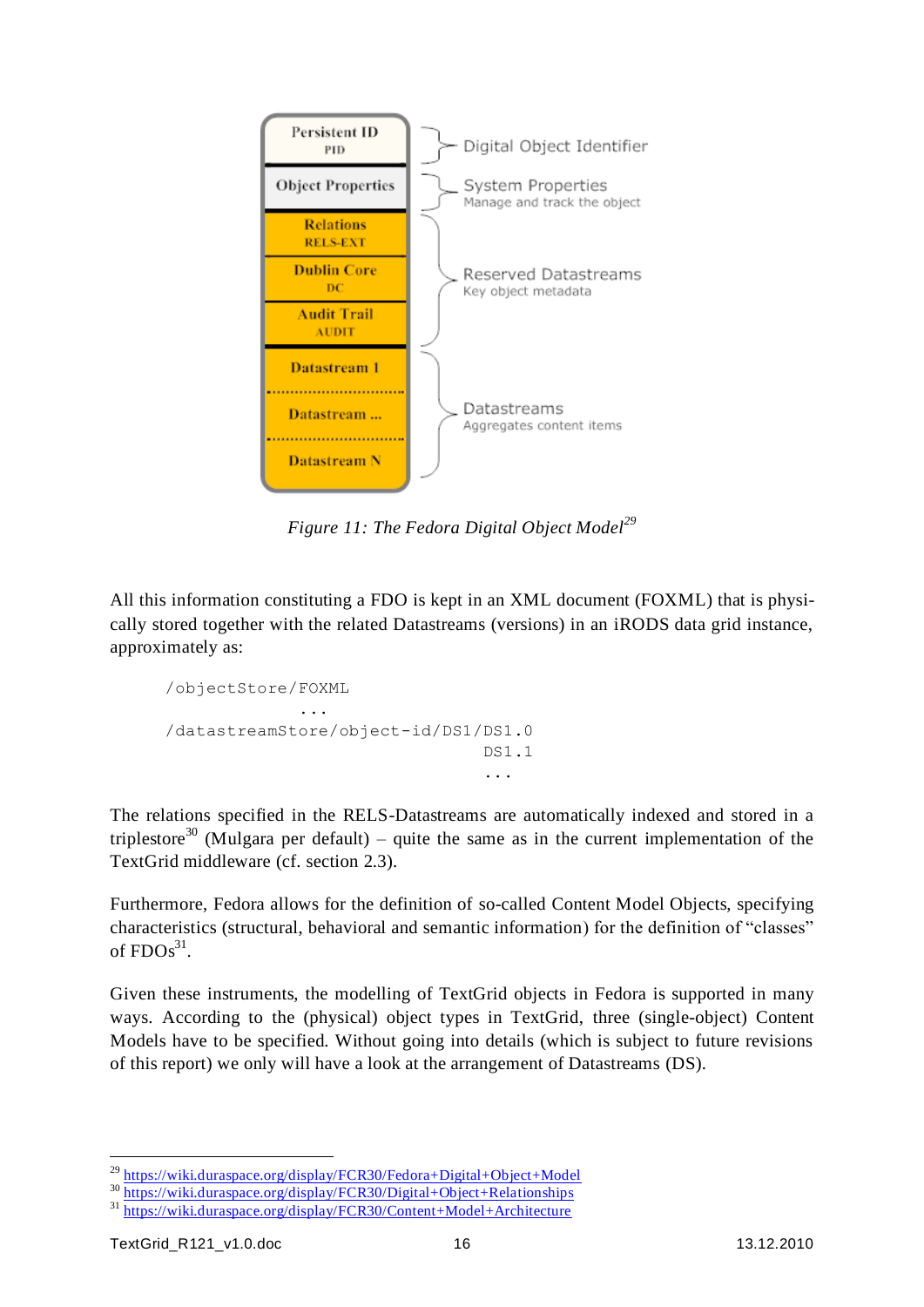#### *Simple Object Type*

There is no more need for managing file pairs (at least at Fedora repository level) as described above (section [2.2\)](#page-5-0) since content and metadata can be managed as two Datastreams of one single FDO (figure 12). Possibly a task for the Adaptor manager is the mapping of TextGrid metadata to the required DC Datastream. Since the latter contains only a minimal set required by the repository system, the TextGrid infrastructure must be aware that the really relevant metadata is stored in a particular Datastream distinct from the DC DS. The TextGrid-specific relations can be stored within the RELS-EXT Datastream.



*Figure 12: TextGrid Simple Object Type*

#### *Aggregation Type*

*Aggregations* can be implemented in (at least) two ways: Since the current implementation keeps the information about the aggregated objects in the object"s content (see example above, section [2.2\)](#page-5-0), this pattern can be transferred 1:1 as a corresponding DS (figure 13, left). The other possibility would be to extract the ore:aggregates terms and insert them as relations (RDF triples) into the RELS-EXT DC (figure 13, right). Since the technical effort for the implementation of both variants seems to be almost equal, the eventual implementation must take into account the performance of the corresponding search (XMLDB vs. triplestore).



*Figure 13: TextGrid Aggregation Type – Implementation Variants*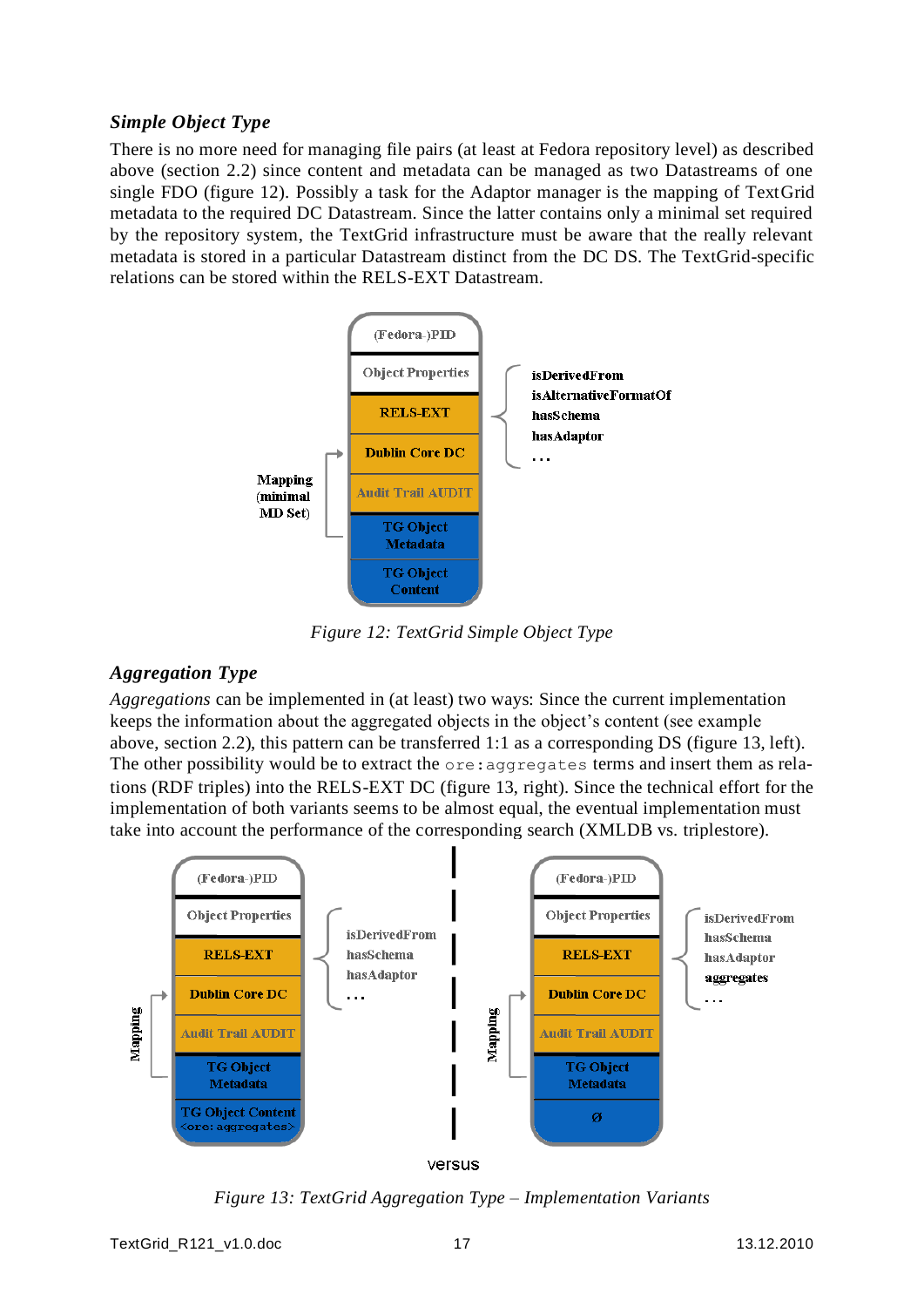#### *Empty (Ø) Type*

The only TextGrid-specific DS for *Work* is the metadata DS. In the same way *'External' Objects* could be handled. But since Fedora allows for specialised Datastreams for *Externally Referenced Content*, it would perfectly make sense to differentiate between the two cases and introduce a separate Content Model for *'External' Objects* with an additional Datastream for the reference(s) to the remote object content.

#### **Open Issues**

The TextGrid rights and user management will be kept outside the Fedora repository infrastructure for several reasons:

- Since the TG-search will not or not deeply be implemented with Fedora (see below), and each query has to contact the RBAC to determine whether the current user is allowed to see (and find) an object, it is easier and (presumably) faster to do this directly.
- It is not determined yet in which way user information should be passed to the iRODS system, whether the Fedora repository has to pass through user credentials as certificates, or whether the Fedora instance acts as a user of its own.
- The TextGrid Project is modelled according to information extracted from the RBAC system. It would be difficult to re-implement this functionality with Fedora components.
- The new Fedora Security Layer (FeSL) is still considered as being experimental<sup>32</sup> so it would be better to wait for a production release.

For the time being, TextGrid will interact with the Fedora repository with one single administrator user and TG-auth\* will remain as it is. This solution requires only minimal changes in the TextGrid infrastructure since TG-crud already interacts with the grid with a robot certificate.

The same goes more or less for TG-search. As one of the strengths of TextGrid is the possibility to search across XML content via XPath expressions or user-defined XQueries (BTW all search requests are internally modelled as XQueries – except SPARQL for RDF queries) and the Fedora Generic Search Service (GSearch) hitherto only supports the implementation of full text search engines like Lucene, SOLR and Zebra, TG-search has to deploy further on its eXist XMLDB (with its own Lucene instance) and its own XQuery-based application logic. But there is no reason not to make use of the Fedora-internal triplestore for RDF queries.

#### **Deeper Integration – Modularization of TG-crud**

In contrast to the other utilities, the Fedora-based re-design of TG-crud is indeed an option. As mentioned above (section [2.4\)](#page-7-0), TG-crud bundles most of the middleware's application logic and performs many atomic actions like generating and assigning TextGrid URIs, extracting information out of (XML) object content and metadata, passing (and deleting) the information to the indices (XMLDB, triplestore), performing I/O operations on the grid etc.

In terms of maintainability and – to be verified – performance it would be useful to implement these components as autonomous modules. Making use of the Fedora messaging framework $33$ (i.e. the Java Messaging Service), it should be possible to call the individual modules – if applicable asynchronously – when needed (figure14). For instance, an object can be stored quickly in the repository while the modules responsible for creating a baseline-encoded in-

 <sup>32</sup> <https://wiki.duraspace.org/display/FCR30/Fedora+Security+Layer+%28FeSL%29>

<sup>33</sup> <https://wiki.duraspace.org/display/FCR30/Messaging>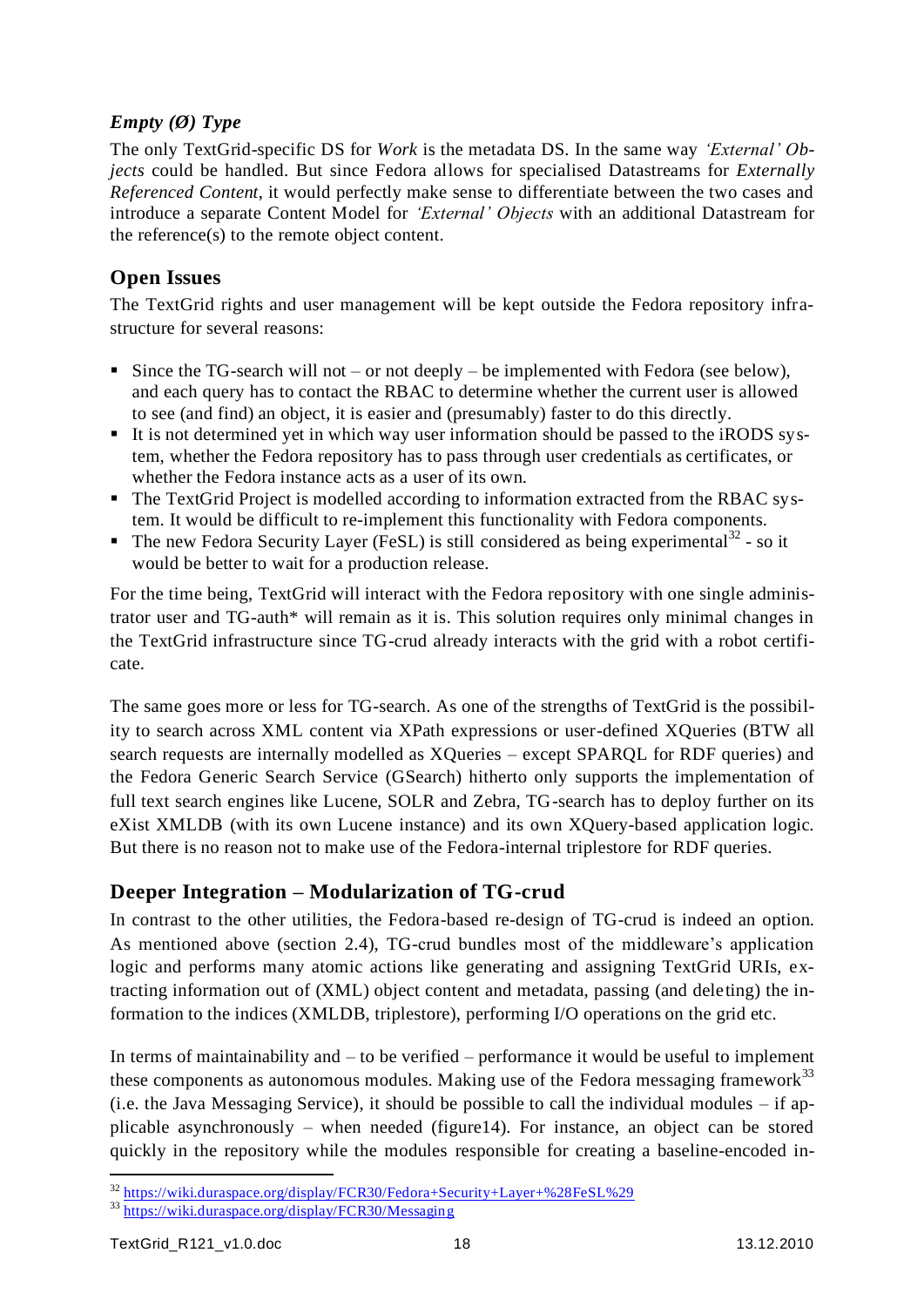stance of the object and feeding the search indices can perform their tasks with a certain delay.



*Figure 14: Re-Design of TG-crud*

#### **Projects, Revisions and the eSciDoc Solutions**

Some of the features provided by eSciDoc, which is build upon Fedora, find an almost perfect match in concepts developed by TextGrid. The most striking example is the logical Content Model (figure 15), where the *Context* corresponds to the TextGrid *Project*, *Container* is the equivalent of *Aggregation*, and *Item* matches the *Item*. Another example is the versioning concept that is almost equivalent to the *Revisions* in TextGrid (see sectio[n 2.2](#page-5-0) above).



*Figure 15: The eSciDoc Content Model<sup>34</sup>*

However, the general question how and to what extend TextGrid can make use of eSciDoc code and solutions is not easily to be answered, as there are also some significant differences between the two infrastructures, such as rights management and search concepts. These ques-

<sup>&</sup>lt;sup>34</sup> <https://www.escidoc.org/JSPWiki/en/ContentModel>